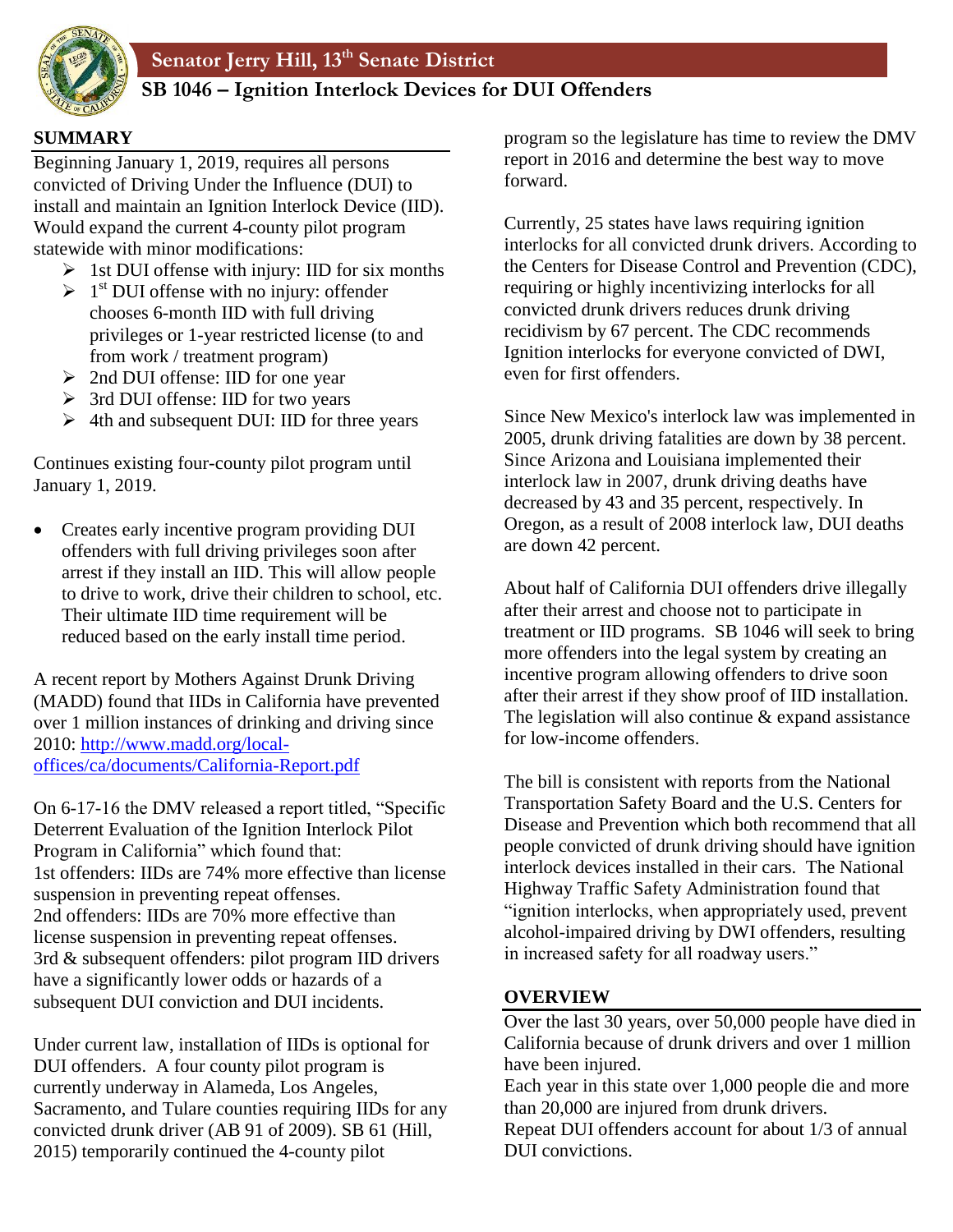According to the DMV's initial report, "IID installation rates among all DUI offenders increased dramatically in the pilot counties from 2.1% during the pre-pilot period to 42.4% during the pilot period."

- Alameda: 37.8% installation rate  $\Box$
- $\Box$ Los Angeles: 45% installation rate
- $\Box$ Sacramento: 40.2% installation rate
- Tulare: 28.4% installation rate  $\Box$

Currently, 25 states have laws requiring ignition interlocks for all convicted drunk drivers. In states with well implemented programs, a successful ignition interlock program has at least 30 percent of eligible offenders installing an interlock. California is already well beyond the nationwide average.

According to the Centers for Disease Control and Prevention (CDC), requiring or highly incentivizing interlocks for all convicted drunk drivers reduces drunk driving recidivism by 67 percent. The CDC recommends Ignition interlocks for everyone convicted of DWI, even for first offenders.

"First-time" offenders are rarely first-time drunk drivers. Conservative estimates show that a first-time convicted DUI offender has driven drunk at least 80 times prior to being arrested.

According to the National Highway Traffic Safety Administration's Traffic Safety Facts 2009: Alcohol-Impaired Driving, drivers with previous driving while impaired (DWI) convictions pose a substantial risk of offending again. Data show that legally impaired drivers involved in fatal crashes were eight times more likely to have a prior DWI conviction than drivers who had not been drinking.

#### **OTHER STATES**

Since New Mexico's interlock law was implemented in 2005, drunk driving fatalities are down by 38 percent. Since Arizona and Louisiana implemented their interlock law in 2007, drunk driving deaths have decreased by 43 and 35 percent, respectively. In Oregon, as a result of 2008 interlock law, DUI deaths are down 42 percent.

New Mexico currently has the highest rate of interlock installations per capita in the nation. The National Highway Traffic Safety Administration funded a study there from 1999-2002 comparing recidivism of

multiple offenders with and without interlocks. Multiple offender rearrest rates were 66% lower than the rearrest rates of those without interlock devices. However, after the interlocks were removed, there was no appreciable difference between the group who had used the interlocks and those who did not use them. During the full study period, including both the time on interlock and after interlock, the rearrest rate for those who installed the interlock was 22% less than the rearrest rate for those without the interlock.

Another study of New Mexico's IID program found that recidivism rates were reduced by 75 percent for offenders in the program compared to nonparticipating offenders. The same study found that alcohol-involved crashes declined 31 percent between 2002 and 2007, according to statistics compiled by Richard Roth, executive director of Impact DWI.

#### **DMV REPORT**

On 6-17-16 the DMV released a report titled, "Specific Deterrent Evaluation of the Ignition Interlock Pilot Program in California" which found that: 1st offenders: IIDs are 74% more effective than license suspension in preventing repeat offenses. 2nd offenders: IIDs are 70% more effective than license suspension in preventing repeat offenses. 3rd & subsequent offenders: pilot program IID drivers have a significantly lower odds or hazards of a subsequent DUI conviction and DUI incidents.

The DMV report proved what every other report has shown regarding the 28 other states that have this program: IIDs reduce recidivism - that's why the devices are recommended by the Centers for Disease Control and the National Transportation Safety Board.

#### **DRIVING ON A SUSPENDED LICENSE**

Over half of DUI offenders drive illegally after their arrest and choose not to participate in treatment or IID programs. One of the impediments is the amount of time they have to wait to drive after their arrest.

SB 61 initially sought to reduce the number of DUI offenders who drive illegally and bring them into the system so they can receive treatment and legally reinstate their driving privileges. The bill accomplishes this by allowing DUI offenders to install an IID immediately after their arrest and begin driving right away without having to wait months for the court and DMV process. They will receive credit for time served if they end up being convicted which will count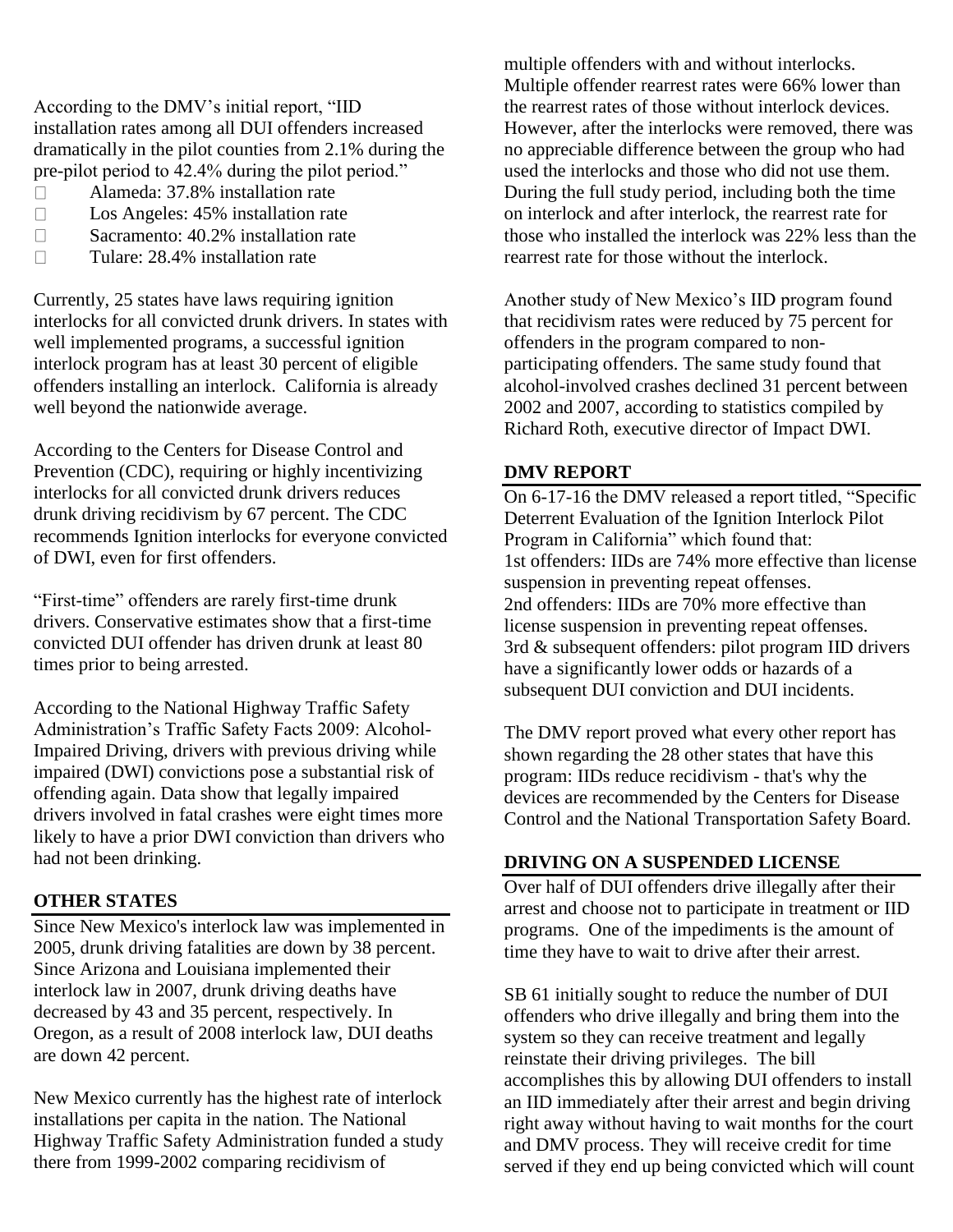towards their ultimate IID time requirement. Immediate driving privileges with an IID allow offenders to continue work and family responsibilities while making it more likely that they drive legally.

According to the DMVs 2012 report, "Identifying Barriers to Driving Privilege Reinstatement Among California DUI Offenders":

Only about 54% of the eligible 1st offenders  $\Box$ and 36% of the eligible 2nd offenders had fully reinstated their driving privileges 3.8 to 4.8 years after their arrest.

 $\Box$ There was strong agreement across the surveyed offenders and DUI professionals that the second most important factor associated with failing to reinstate or even trying to comply with the requirements results from offenders' confusion about what is actually required of them. This is followed closely by failures to complete DUI Program requirements…followed by lack of available alternate transportation to attend classes.

In 2006, Mothers Against Drunk Driving (MADD) launched A Campaign to Eliminate Drunk Driving which calls for all states to pass interlocks for all convicted drunk drivers because 50 to 75 percent of convicted drunk drivers continue to drive without a license. Therefore, license suspension is not the most effective way to protect the public from convicted drunk drivers, or to rehabilitate the offender. According to the DMV, in 2009, 43,598 Californians there were convicted for operating a vehicle without a valid license due to their license being suspended as a result of a previous DUI. Ignition interlocks allow a convicted drunk driver to continue driving, but in a way that will protect Californians.

#### **ASSISTANCE FOR LOW INCOME OFFENDERS**

SB 61 continues the successful financial assistance program contained in the current 4-county pilot program and expands it:

- A person at 100% of the federal poverty level (\$23K annually family of 4) is responsible for 10% of the IID cost. The IID provider absorbs the rest.
- A person at 101 to 200% of the federal poverty level (\$47K annually family of 4) is responsible for 25% of the IID cost. The IID provider absorbs the rest.
- A person at 201 to 300% of the federal poverty level (\$70K annually family of 4) is responsible for 50% of the IID cost. The IID provider absorbs the rest.
- A person at 301 to 400% of the federal poverty level (\$97K annually family of 4) is responsible for 90% of the IID cost. The IID provider absorbs the rest.
- All other offenders are responsible for 100 percent of the cost of the ignition interlock device.

# **IIDs for all DUI Offenders**

The National Transportation Safety Board (NTSB) recently recommended that all people convicted of drunk driving should have ignition interlock devices installed in their cars. NTSB supports SB 61 saying, "Research evaluation of ignition interlock programs over the last two decades has found that ignition interlock devices are effective in reducing recidivism among DWI offenders, sometimes by as much as 62 to 75 percent." "SB 61 significantly upgrades California's ignition interlock law by mandating devices for all offenders…providing your state another excellent step toward reducing crashes, injuries, and deaths involving alcohol-impaired drivers."

The U.S. Centers for Disease and Prevention reviewed fifteen studies on the effectiveness of ignition interlock devices at reducing DUI recidivism, concluding: "rearrest rates for alcohol-impaired driving decreased by a median of 67 percent relative to comparison groups." The CDC recommends Ignition interlocks for everyone convicted of DWI, even for first offenders.

In February of 2014 the National Highway Traffic Safety Administration released their report, "Ignition Interlocks –What You Need To Know." It found that "ignition interlocks, when appropriately used, prevent alcohol-impaired driving by DWI offenders, resulting in increased safety for all roadway users." "Research has shown that, while installed on an offender's vehicle, ignition interlocks reduce recidivism among both first-time and repeat DWI offenders."

"Ignition interlocks permit offenders to retain or regain legal driving status, thus enabling them to maintain employment and manage familial and court-ordered responsibilities that require driving. This is a particularly relevant benefit, as many offenders without interlocks drive illegally on a suspended/revoked license, often after drinking. The installation of an interlock on the offender's vehicle reduces the probability of this occurring, thereby improving public safety."